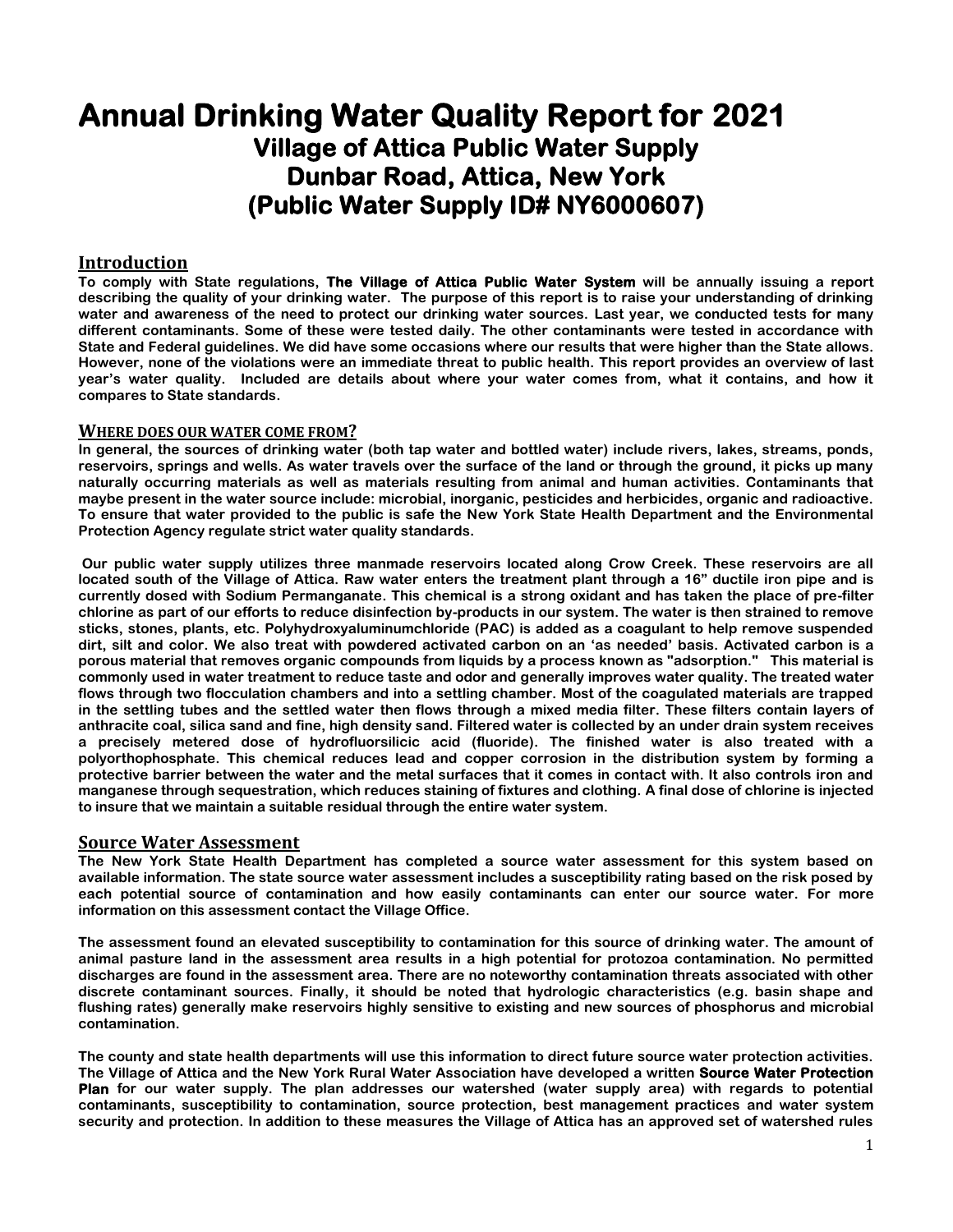**and regulations that regulate many activities that could have negative impacts on water quality.**

## **Facts and Figures**

**Water is essential for all life. Besides drinking, food preparation, bathing and recreation, water is used to fight fires and numerous industrial applications. Our water system serves approximately 2,659 people in the Village of Attica. Approximately 4,350 additional people receive water from this treatment facility through outside sales. This is accomplished through our 974 service connections. The total water production for our treatment plant in 2021 was**  314,931,000 **gallons.** The amount of water delivered to customers was 233 million gallons. This leaves an unbilled water for a total of 83 million gallons. This water was used to flush mains, fight fires, splash pad and leakage, accounts for the remaining 83 million gallons (26 % of the total amount produced). The cost per thousand gallons of water for residential customers was \$2.75 in 2021. The average residential customer who used 12,000 gallons of water per quarter paid a total of \$132.00 in 2021, or about \$1.44 per day, to be provided with a plentiful supply of safe, high quality drinking water.

**We urge you to contact us if you know of any leaks, theft or other unmetered water usage anywhere in our system. In the end everyone pays for the theft and or loss of this precious resource.**

## **ARE THERE CONTAMINANTS IN OUR DRINKING WATER?**

**As the State regulations require, we routinely test your drinking water for numerous contaminants. These contaminants include: total coliform, turbidity, inorganic compounds, nitrate, nitrite, lead and copper, volatile organic compounds, total trihalomethanes, and synthetic organic compounds. The table presented below depicts which compounds were detected in your drinking water. The State allows us to test for some contaminants less than once per year because the concentrations of these contaminants do not change frequently. Some of our data, though representative, may be more than one year old.**

**It should be noted that all drinking water, including bottled drinking water, may be reasonably expected to contain at least small amounts of some contaminants. The presence of contaminants does not necessarily indicate that water poses a health risk. More information about contaminants and potential health effects can be obtained by calling the EPA's Safe Drinking Water Hotline (800-426-4791) or the Wyoming County Health Department at 786-8894. If you receive your water or water bill directly from the Village of Alexander, the Attica or Wyoming Correctional Facilities there may be additional water quality testing data available to you. Contact your supplier directly.**

| <b>Table of Detected Contaminants</b>                                  |                            |                                                 |                                                                 |                                 |                                                         |                                   |                                                                                                    |  |
|------------------------------------------------------------------------|----------------------------|-------------------------------------------------|-----------------------------------------------------------------|---------------------------------|---------------------------------------------------------|-----------------------------------|----------------------------------------------------------------------------------------------------|--|
| Contaminant                                                            | <b>Violation</b><br>Yes/No | Date of most<br>current Sample                  | <b>OUR</b><br><b>RESULTS</b>                                    | <b>Unit</b><br>Measure-<br>ment | <b>MCL</b>                                              | Likely source of<br>Contamination | Health information for you and your family                                                         |  |
| Turbidity<br>(1)                                                       | <b>NO</b>                  | continuous<br>(recorded<br>every four<br>hours) | $96.13\% \leq$<br>$0.3$ NTU                                     | <b>NTU</b>                      | $TT = 95%$<br>of<br>samples<br>$\leq 0.3$<br><b>NTU</b> | soil runoff                       | No health effects, but, can interfere<br>with disinfection effectiveness of<br>chlorine treatment. |  |
| Turbidity (1)<br>(highest)<br>recorded<br>combined<br>filter effluent) | <b>NO</b>                  | continuous<br>(recorded<br>every four<br>hours) | 0.641                                                           | <b>NTU</b>                      | $TT = <$<br><b>1.0 NTU</b>                              | soil runoff                       | No health effects, but, can interfere<br>with disinfection effectiveness of<br>chlorine treatment. |  |
| <b>Turbidity</b><br>(DISTRIBUTION<br><b>SYSTEM</b><br>SAMPLES) (2)     | <b>NO</b>                  | One<br>sample/day                               | 0.464<br><b>NTU</b><br>0.1875hi<br>ghest<br>monthly<br>average) | <b>NTU</b>                      | >5 NTU<br>monthly<br>average                            | soil runoff                       | No health effects, but, can interfere<br>with disinfection effectiveness of<br>chlorine treatment. |  |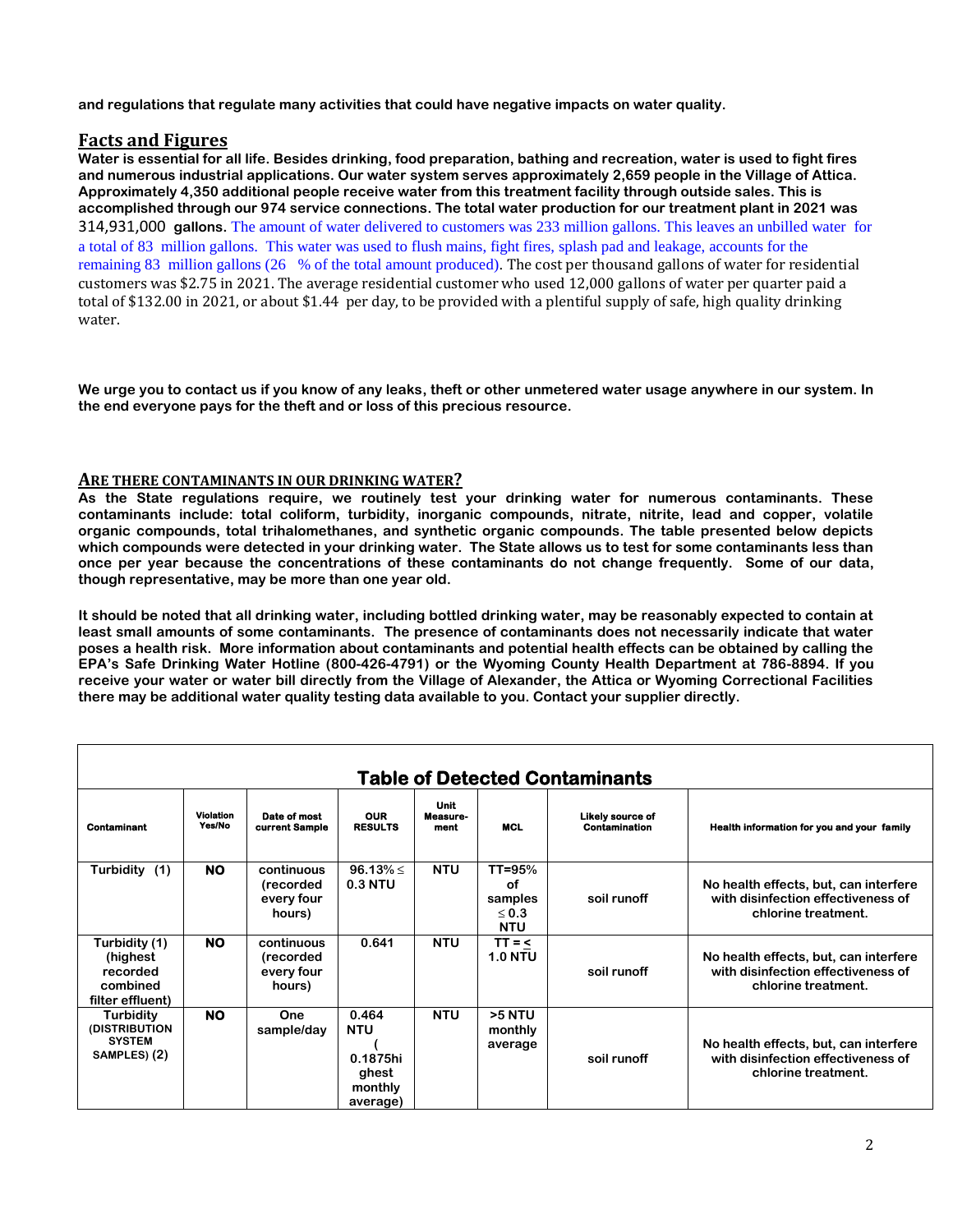|                                                                    |                                           |                                           |                                  |                          |                                         | <b>Table of Detected Contaminants</b>                                                                  |                                                                                                                                                                                                                                                |
|--------------------------------------------------------------------|-------------------------------------------|-------------------------------------------|----------------------------------|--------------------------|-----------------------------------------|--------------------------------------------------------------------------------------------------------|------------------------------------------------------------------------------------------------------------------------------------------------------------------------------------------------------------------------------------------------|
| <b>Contaminant</b>                                                 | <b>Violation</b><br>Yes/No                | Date of most<br>current Sample            | <b>OUR</b><br><b>RESULTS</b>     | Unit<br>Measure-<br>ment | <b>MCL</b>                              | Likely source of<br><b>Contamination</b>                                                               | Health information for you and your family                                                                                                                                                                                                     |
|                                                                    |                                           |                                           |                                  |                          |                                         |                                                                                                        |                                                                                                                                                                                                                                                |
| Copper<br>(3)                                                      | <b>NO</b>                                 | 9/24/21<br>thru<br>9/29/21                | 0.135                            | ug/L                     | 1300<br>action<br>level                 | corrosion of<br>household plumbing<br>systems; Erosion of<br>natural deposits                          | Short term exposure:<br><b>Gastrointestinal distress</b><br>Long term exposure:<br>Liver or kidney damage<br>People with Wilson's disease should<br>consult their doctor if the amount of<br>copper in their water exceeds the<br>action level |
| total<br>trihalomethanes<br>(4)<br>individual<br>samples           | <b>NO</b><br>NO<br>NO<br><b>NO</b>        | 2/11/21<br>5/13/21<br>8/12/21<br>11/18/21 | 50.4<br>63.4<br>112<br>64.4      |                          |                                         | by-product of<br>drinking water<br>chlorination needed<br>to kill harmful                              | Some people who drink water<br>containing trihalomethanes in excess                                                                                                                                                                            |
| total<br>trihalomethanes<br>(running annual<br>average<br>STAGE 2) | <b>NO</b><br>NO<br><b>NO</b><br><b>NO</b> | 2/11/21<br>5/13/21<br>8/12/21<br>11/18/21 | 61.1<br>62.5<br>70.5<br>72.6     | ug/L                     | 80 ug/L<br>annual<br>running<br>average | organisms. TTHM's<br>are formed when<br>source water<br>contains large<br>amounts of organic<br>matter | of the MCL over many years may<br>experience problems with their liver,<br>kidneys, or central nervous systems,<br>and may have increased risk of<br>cancer                                                                                    |
| barium (IOC)                                                       | <b>NO</b>                                 | 12/21/21                                  | 0.0287                           | mg/L                     | $\overline{2}$                          | discharge of drilling<br>waste; discharge<br>from metal<br>refineries; erosion<br>of natural deposits  | Some people who drink water<br>containing barium in excess of the<br>MCL over many years could<br>experience an increase in their blood<br>pressure                                                                                            |
|                                                                    |                                           |                                           |                                  |                          |                                         |                                                                                                        |                                                                                                                                                                                                                                                |
| fluoride<br>(IOC)                                                  | <b>NO</b>                                 | daily                                     | $0.60$ mg/L<br>annual<br>average | mg/L                     | 2.2                                     | erosion of natural<br>deposits or water<br>additive                                                    | Many years of drinking water above<br>the MCL could develop bone disease,<br>including pain and tenderness                                                                                                                                     |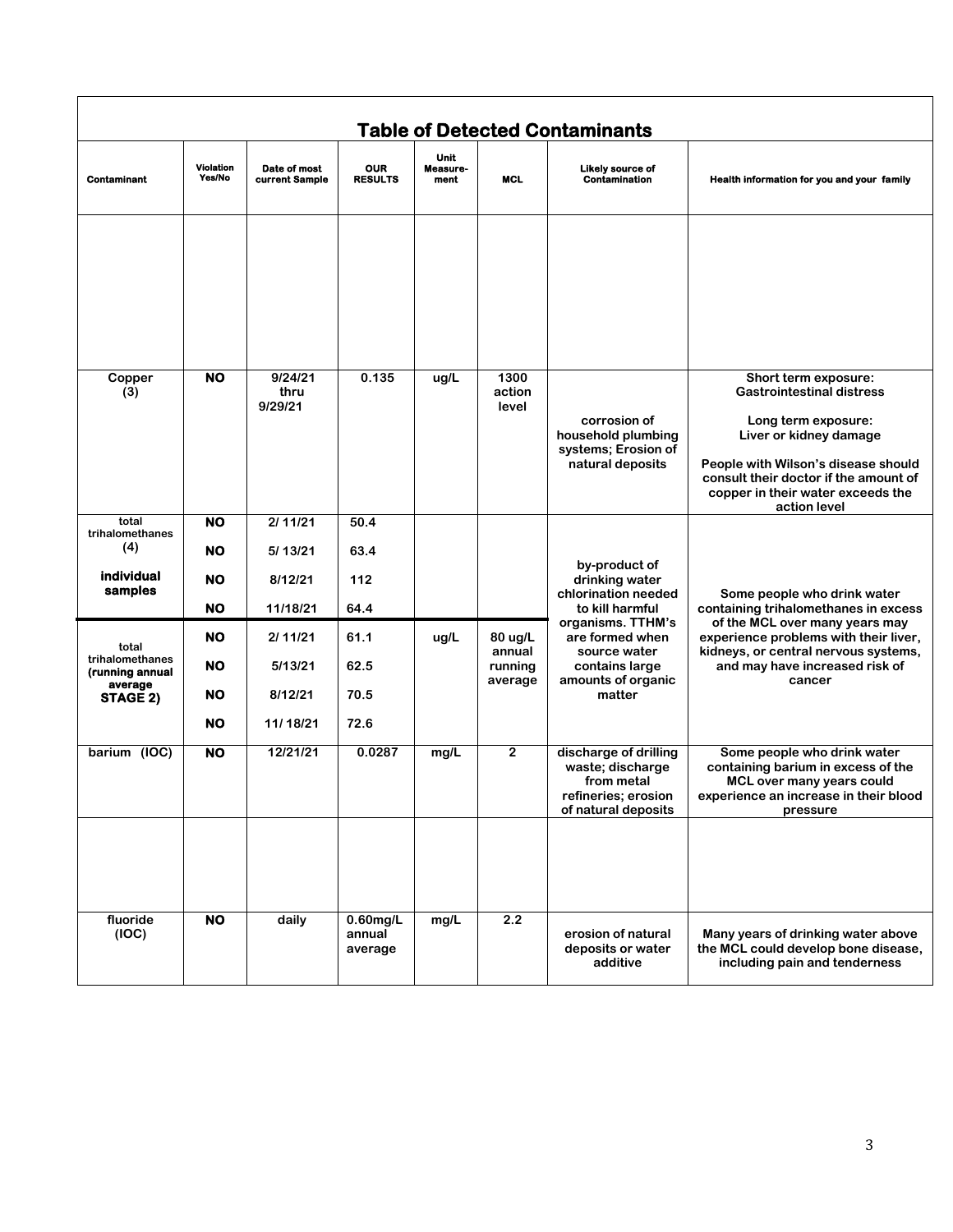| <b>Table of Detected Contaminants</b>     |                     |                                                   |                                                          |                                 |                                   |                                                                                |                                                                                                                                                                                                                                                                                                                                                                                                                                                                                |  |
|-------------------------------------------|---------------------|---------------------------------------------------|----------------------------------------------------------|---------------------------------|-----------------------------------|--------------------------------------------------------------------------------|--------------------------------------------------------------------------------------------------------------------------------------------------------------------------------------------------------------------------------------------------------------------------------------------------------------------------------------------------------------------------------------------------------------------------------------------------------------------------------|--|
| <b>Contaminant</b>                        | Violation<br>Yes/No | Date of most<br>current Sample                    | <b>OUR</b><br><b>RESULTS</b>                             | <b>Unit</b><br>Measure-<br>ment | <b>MCL</b>                        | <b>Likely source of</b><br><b>Contamination</b>                                | Health information for you and your family                                                                                                                                                                                                                                                                                                                                                                                                                                     |  |
| Haloacetic                                | <b>NO</b>           | 2/11/2                                            | 42                                                       | ug/L                            |                                   |                                                                                |                                                                                                                                                                                                                                                                                                                                                                                                                                                                                |  |
| Acid<br>(5)                               | <b>NO</b>           | 5/13/21                                           | 41.6                                                     |                                 |                                   | by-product of                                                                  |                                                                                                                                                                                                                                                                                                                                                                                                                                                                                |  |
| individual<br>samples                     | <b>NO</b>           | 8/12/21                                           | 15.7                                                     |                                 | to kill harmful<br>organisms.     | drinking water<br>chlorination needed                                          | Some people who drink water<br>containing haloacetic acids in excess                                                                                                                                                                                                                                                                                                                                                                                                           |  |
|                                           | NO                  | 11/18/21                                          | 1.39                                                     |                                 |                                   | of EPA's standard over many years                                              |                                                                                                                                                                                                                                                                                                                                                                                                                                                                                |  |
| Haloacetic                                | NO.                 | 2/ 131/21                                         | 20.7                                                     | ug/L                            | 60<br>annual                      | Haloacetic acids<br>are formed when<br>source water                            | may have an increased risk of getting<br>cancer.                                                                                                                                                                                                                                                                                                                                                                                                                               |  |
| Acid                                      | <b>NO</b>           | 5/13/21                                           | 22.4                                                     |                                 | running                           | contains large                                                                 |                                                                                                                                                                                                                                                                                                                                                                                                                                                                                |  |
| (annual running<br>average                | <b>NO</b>           | 8/1/21                                            | 26.1                                                     |                                 | average                           | amounts of organic<br>matter                                                   |                                                                                                                                                                                                                                                                                                                                                                                                                                                                                |  |
| STAGE 2)                                  | <b>NO</b>           | 11/18/21                                          | 25.2                                                     |                                 |                                   |                                                                                |                                                                                                                                                                                                                                                                                                                                                                                                                                                                                |  |
|                                           |                     |                                                   |                                                          |                                 |                                   |                                                                                |                                                                                                                                                                                                                                                                                                                                                                                                                                                                                |  |
| Sodium                                    | <b>NO</b>           | 12/09/21                                          | 23.7                                                     | mg/L                            | (see<br><b>Health</b><br>Effects) | <b>Naturally occurring;</b><br>Road salt: Water<br>softeners; Animal<br>waste. | Water containing more than 20 mg/l<br>of sodium should not be used for<br>drinking by people on severely<br>restricted sodium diets. Water<br>containing more than 270 mg/l of<br>sodium should not be used for<br>drinking by people on moderately<br>restricted sodium diets.                                                                                                                                                                                                |  |
| <b>Chlorine</b><br><b>Residual</b><br>(7) | <b>NO</b>           | Sampled<br>continuously<br>throughout<br>the year | $1.14$ mg/L<br>average<br>$0.64 - 4.02$<br>mg/L<br>range | mg/L                            | 4.0                               | Water additive used<br>to control microbes.                                    | Some people who use water<br>containing chlorine well in excess of<br>the MRDL could experience irritating<br>effects to their eyes and nose. Some<br>people who drink water containing<br>chlorine well in excess of the MRDL<br>could experience stomach<br>discomfort.                                                                                                                                                                                                      |  |
|                                           |                     |                                                   |                                                          |                                 |                                   |                                                                                |                                                                                                                                                                                                                                                                                                                                                                                                                                                                                |  |
| <b>TOC</b> (total<br>organic<br>carbon)   | <b>NO</b>           | monthly                                           | 3.23aver<br>age<br>$2.73 -$<br>5.23<br>range             | mg/L                            | <b>TT</b>                         | <b>Naturally present in</b><br>environment                                     | Total organic carbon (TOC) has no<br>health effects. However, total<br>organic carbon provides a medium<br>for the formation of disinfection<br>byproducts. These byproducts<br>include trihalomethanes (THMs) and<br>haloacetic acids (HAAs). Drinking<br>water containing these byproducts in<br>excess of the MCL may lead to<br>adverse health effects, liver or<br>kidney problems, or nervous system<br>effects, and may lead to an increased<br>risk of getting cancer. |  |

#### **NOTES:**

**(1) Turbidity is a measure of the optical clarity of the water. We test this because it is a good indicator of the effectiveness of our filtration plant. Our highest single turbidity measurement for the year ( 0.641 NTU's) occurred on<sup>t</sup> March 10th , at 8:00 am. There were Fifty One additional times throughout the year when the turbidity measurements exceeded 0.30 NTU's when recorded every four hours. The State regulations require that 95% of our samples be below 0.3 NTU. Our results indicate that 96.13.% of our readings met the required treatment technique values. Although December,July 2021 was the month when we had the fewest measurements meeting the treatment technique for turbidity, the levels recorded were within the acceptable range allowed and did not constitute a treatment technique violation. Our lowest monthly average for a month wasDecember and July which was 99% . With one reading for the month that did not meet the standard for the month.**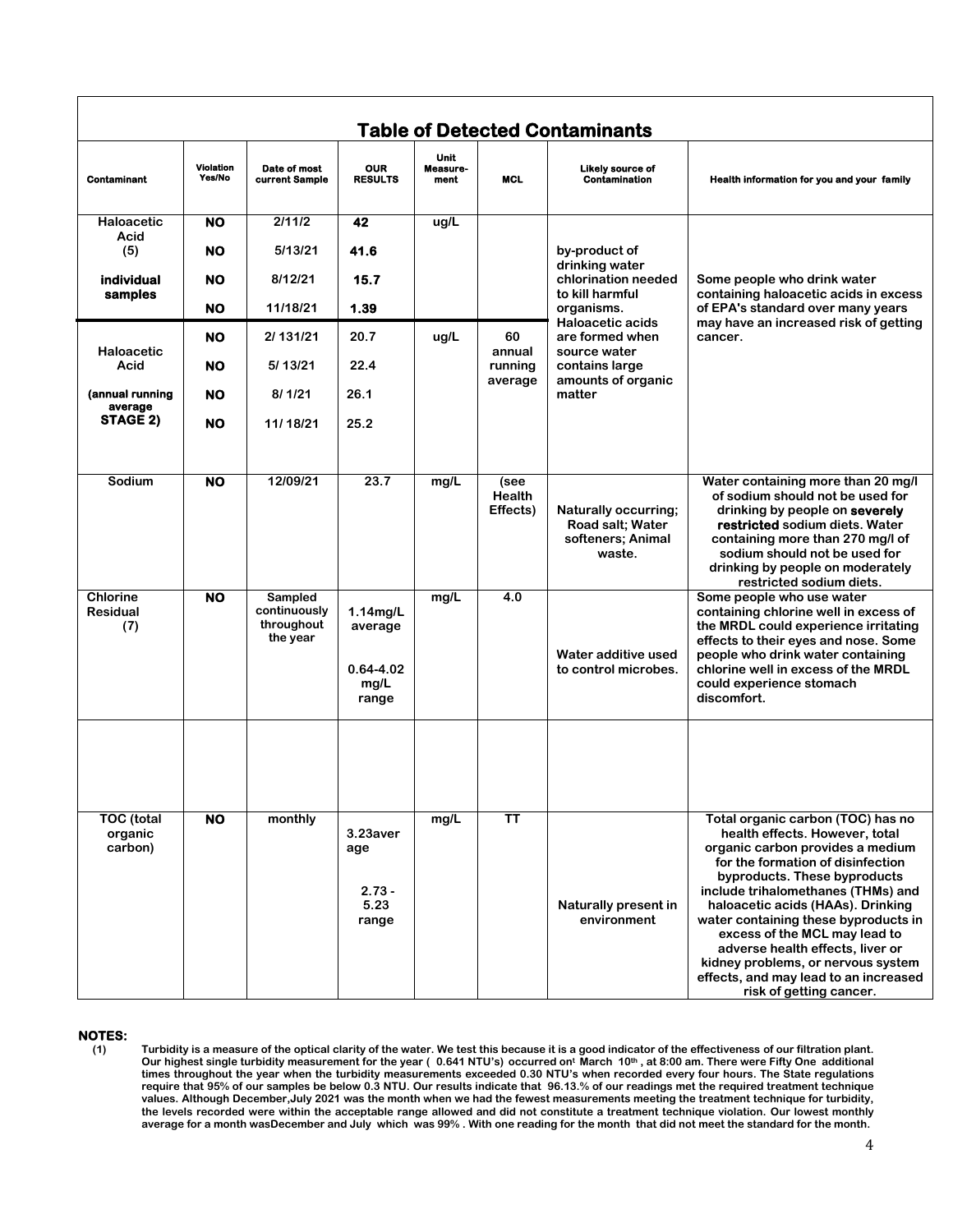- **(2) We are required to collect a turbidity sample in the distribution system daily. The highest reading recorded in 2021 was 0.641 NTU's and the average was 0..102NTU's which is well below the MCL of 5.0 NTU's.**
- **(3) All of the Lead values were not detected in the samples we collected .. The results of the copper testing ranged from 0 0.0027to 0.135 ug/L. and the 90th percentile value was 66 ug/L. So, the action level was not exceeded in any of the 10 samples collected.**
- **(4) The MCL violation status is based on an annual running average result. One of the individual results exceeded the MCL. The readings shown on the bottom half of the table reflects the annual running average of all THM samples collected. The range of all samples taken was from 50.4to 112 ug/L. Refer to section entitled "What Does This Information Mean?" for details.**
- **(5) The MCL violation status for HAA5 is based on an annual running average result. The readings shown on the top half of the table are individual sample sites. The bottom half of the table reflects the annual running average of all HAA5 samples collected. The range of all samples taken was from 1.39to 42 ug/L. Refer to section entitled "What Does This Information Mean?" for details.**
- **(6) In 2021 ALL required sampling were total coliform negative (more information available under the "What Does This Information Mean?" heading.**
- **(7) We treat the water with chlorine to ensure that we achieve the proper level of deactivation of harmful organisms. The samples shown in the table represent the water plant effluent before our main storage tank. We also monitor chlorine levels throughout the distribution system. Compliance is based on an average of all samples collected.**

#### **DEFINITIONS;**

**Maximum Contaminate Level (MCL): The highest level of a contaminant that is allowed in drinking water. MCL's are set as close to MCLG's as feasible**

**Maximum Contaminant Level Goal (MCLG): The level of a contaminant in drinking water below which there is no known or expected risk to health. MCLG's allow for a margin of safety**

**Action Level (AL): The concentration of a contaminant which if exceeded triggers treatment or other requirements that a water system must follow**

**Treatment Technique (TT): A required process intended to reduce level of a contaminant in drinking water**

**Non-detects (ND): Laboratory analysis indicates that the contaminant is not present**

**Nephelometric Turbidity Unit (NTU): A measure of optical clarity of water. Turbidity in excess of 5 NTU's is just noticeable to the average person**

**Milligrams per Liter (mg/L): Corresponds to one part of liquid in one million parts of liquid (parts per million- ppm)**

**Micrograms per Liter (ug/L): Corresponds to one part of liquid in one billion parts of liquid (parts per billion- ppb)**

**Picocuries per liter (pCi/L): - picocuries per liter is a measure of the radioactivity in water.**

#### **WHAT DOES THIS INFORMATION MEAN?**

**We collected a total of four HAA5 samples in 2021. None of those samples was above the MCL. We were not in violation of the HAA5 standard at any time in 2021. We also collected four Trihalomethane samples during 2021. One of those samples, exceeded the MCL for Trihalomethanes which is currently 80 mg/L. The actual MCL violations for Trihalomethanes are also based on an annual running average and we did not exceed the annual running average MCL at any time during 2021. These compounds are the result of chlorination of our water supply. When chlorine is added to water with large amounts of organic matter these compounds can be formed. The EPA believes that some people who drink water containing Trihalomethanes and Haloacetic acids in excess of EPA's standard over many years may have an increased risk of getting cancer. We have had marginal success with treatment chemicals named Sodium Permanganate . Treating with these chemicals has reduced our dependency on chlorine at our treatment plant and generally reduced the levels of THM's and HAA's.**

**During our 2021 Inorganics testing we had a sodium result of 23.7 mg/L. There is not a MCL established for sodium however, the recommendation is that anyone on a severely restricted sodium diet should avoid drinking water with levels greater than 20 mg/L. Water containing more than 270 mg/l of sodium should not be used for drinking by people on moderately restricted sodium diets.**

**The Village of Attica water system (Public Water System ID #NY6000607) was required to collect 36 total coliform tests for compliance in 2021. All of the coliform samples collected in 2021 came back NEGATIVE for total coliform.**

**Coliforms are bacteria that are naturally present in the environment and are used as an indicator that other, potentially-harmful, bacteria may be present.** 

Cryptosporidium is a microbial pathogen found in surface water and groundwater under the influence of surface water. Although filtration removes Cryptosporidium, the most commonly-used filtration methods cannot guarantee 100 percent removal. During 2019, as part of our routine sampling, (Out of 24 samples that were taken at the intake of #2 reservoir ) were collected and analyzed for Cryptosporidium oocysts. Of these samples, (Of these samples collected "before any treatment" nine were confirmed positive for Cryptosporidium. Therefore, our testing indicates the presence of Cryptosporidium in our source water). Current test methods do not allow us to determine if the organisms are dead or if they are capable of causing disease. Ingestion of Cryptosporidium may cause cryptosporidiosis, a gastrointestinal infection. Symptoms of infection include nausea, diarrhea, and abdominal cramps. Most healthy individuals can overcome disease within a few weeks. However, immuno-compromised people are at greater risk of developing life-threatening illness. We encourage immuno-compromised individuals to consult their health care provider regarding appropriate precautions to take to avoid infection. Cryptosporidium must be ingested to cause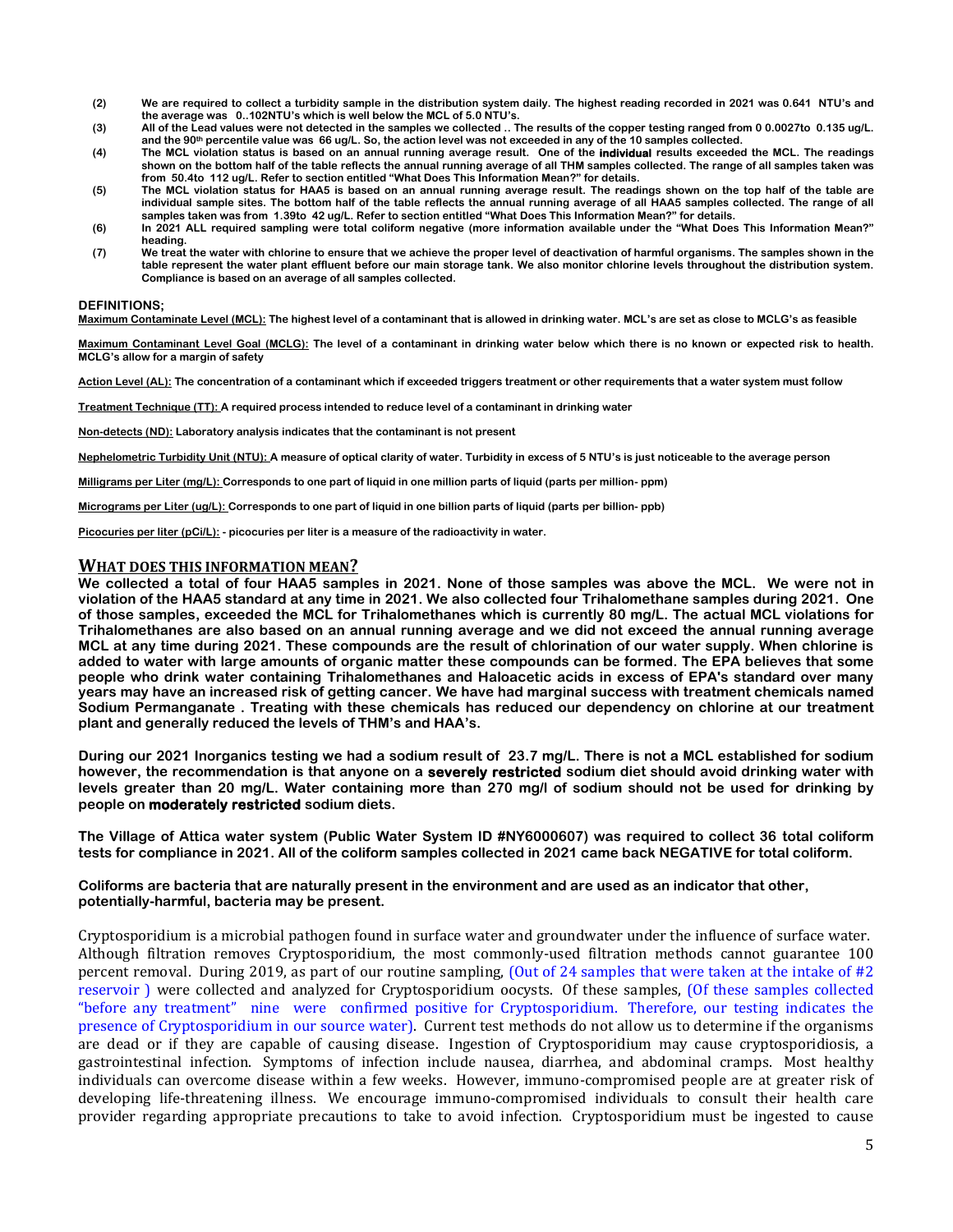disease, and it may be spread through means other than drinking water.

Giardia is a microbial pathogen present in varying concentrations in many surface waters and groundwater under the influence of surface water. Giardia is removed/inactivated through a combination of filtration and disinfection or by disinfection. During 2019, as part of our routine sampling,  $(24 \text{ samples were taken from} \# 2 \text{ Reservation})$  intake source water) were collected and analyzed for Giardia cysts. Of these samples, (Of these samples collected "before any treatment" seven were confirmed positive for Giardia.) Therefore, our testing indicates the presence of Giardia in our source water. Current test methods do not allow us to determine if the organisms are dead or if they are capable of causing disease. Ingestion of Giardia may cause giardiasis, an intestinal illness. People exposed to Giardia may experience mild or severe diarrhea, or in some instances no symptoms at all. Fever is rarely present. Occasionally, some individuals will have chronic diarrhea over several weeks or a month, with significant weight loss. Giardiasis can be treated with anti-parasitic medication. Individuals with weakened immune systems should consult with their health care providers about what steps would best reduce their risks of becoming infected with Giardiasis. Individuals who think that they may have been exposed to Giardiasis should contact their health care providers immediately. The Giardia parasite is passed in the feces of an infected person or animal and may contaminate water or food. Person to person transmission may also occur in day care centers or other settings where hand washing practices are poor.

# **INFORMATION ON FLUORIDE ADDITION**

**Our system is one of the many drinking water systems in New York State that provides drinking water with a controlled, low level of fluoride for consumer dental health protection. According to the United States Centers for Disease Control, fluoride is very effective in preventing cavities when present in drinking water at a properly controlled level. To ensure that the fluoride supplement in your water provides optimal dental protection, we monitor fluoride levels on a daily basis to make sure fluoride is maintained at a target level. We have determined to use a target level of 0.60 mg/L. Our daily testing shows results ranging from 0.22 to 0.96 mg/L and we remained within 0.10 mg/L of that target dosage in 95.1% of the samples. The yearly average of daily fluoride testing was 0.608mg/L. None of the monitoring results showed fluoride at levels that approach the 2.2 mg/l MCL for fluoride.**

**During the calendar year of 2021 The Village Of Attica is under contract for a study on the current water plant and possibly construction of a new water plant. This study will give the Village a good idea on what way to go moving forward on the production of water to the Village for years to come.** 

# **Do I Need to Take Special Precautions?**

**Some people may be more vulnerable to disease causing microorganisms or pathogens in drinking water than the general population. Immuno-compromised persons such as persons with cancer undergoing chemotherapy, persons who have undergone organ transplants, people with HIV/AIDS or other immune system disorders, some elderly, and infants can be particularly at risk from infections. These people should seek advice from their health care provider about their drinking water. EPA/CDC guidelines on appropriate means to lessen the risk of infection by Cryptosporidium, Giardia and other microbial pathogens are available from the Safe Drinking Water Hotline (800- 426-4791).** 

# **WHY SAVE WATER AND HOW TO AVOID WASTING IT?**

**Although our system has an adequate amount of water to meet present and future demands, there are a number of reasons why it is important to conserve water:**

- **Saving water saves energy and some of the costs associated with both of these necessities of life;**
- **Saving water reduces the cost of energy required to pump water and the need to construct costly new wells, pumping systems and water towers; and**
- **Saving water lessens the strain on the water system during a dry spell or drought, helping to avoid severe water use restrictions so that essential fire fighting needs are met.**

**You can play a role in conserving water by becoming conscious of the amount of water your household is using, and by looking for ways to use less whenever you can. It is not hard to conserve water. Conservation tips include:**

- **Automatic dishwashers use 15 gallons for every cycle, regardless of how many dishes are loaded. So get a run for your money and load it to capacity.**
- **Turn off the tap when brushing your teeth.**